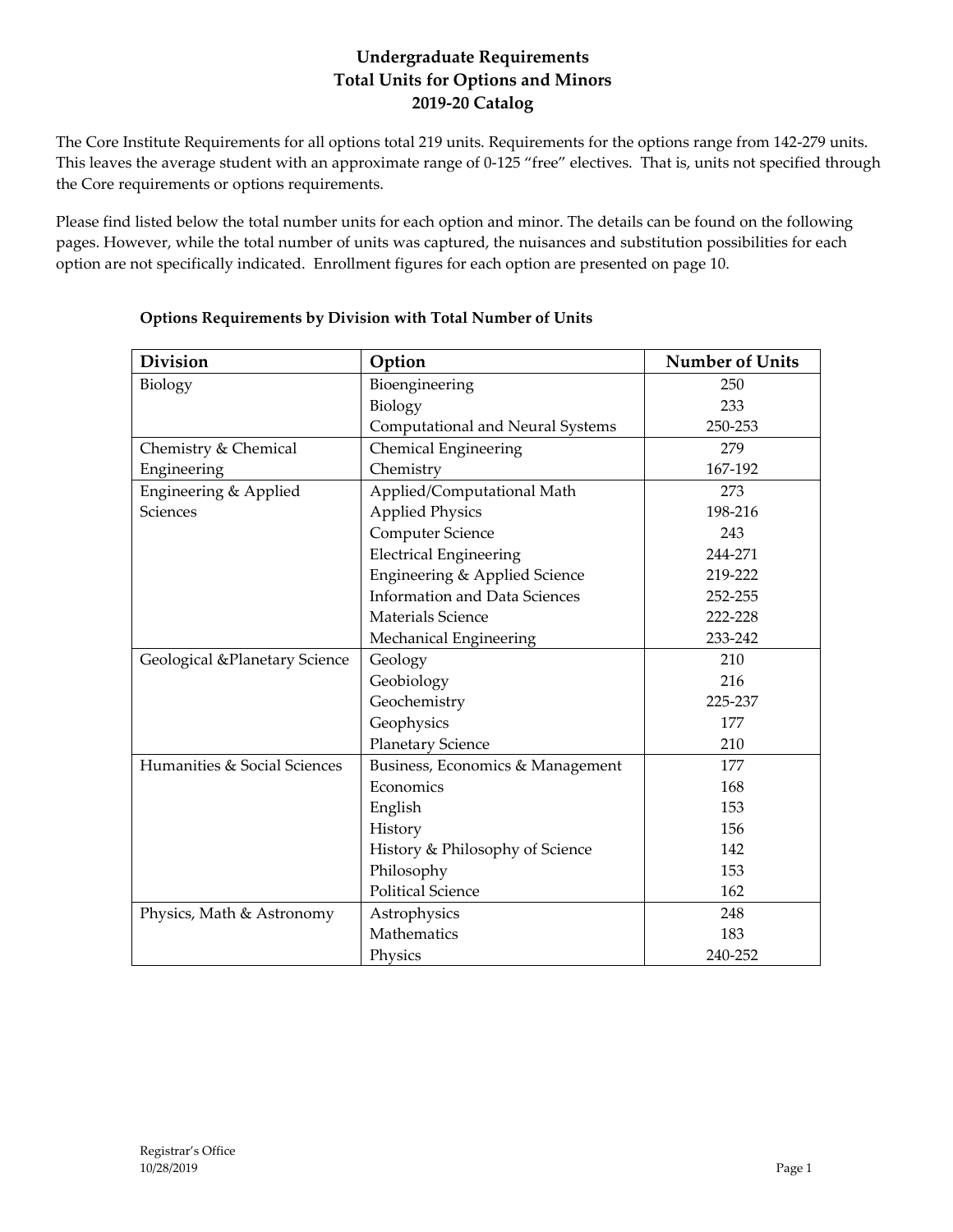# **Minor Requirements by Division with Total Number of Units**

| <b>Division</b>              | Minor                                | Number of Units |
|------------------------------|--------------------------------------|-----------------|
| Biology and Biological       | Biology                              | 73              |
| Engineering                  |                                      |                 |
| Chemistry & Chemical         | Chemistry                            | 72              |
| Engineering                  |                                      |                 |
| Engineering & Applied        | Aerospace                            | 54              |
| <b>Sciences</b>              | Computer Science                     | 84              |
|                              | Control & Dynamical Systems          | 57              |
|                              | <b>Information and Data Sciences</b> | 108-111         |
|                              | <b>Structural Mechanics</b>          | 54              |
| Geological & Planetary       | Environmental Science & Engineering  | 54              |
| <b>Science</b>               | Geological & Planetary Science       | 54              |
|                              | (Geobiology, Geochemistry, Geology,  |                 |
|                              | Geophysics, Planetary Science)       |                 |
| Humanities & Social Sciences | English                              | 72              |
|                              | History                              | 72              |
|                              | History & Philosophy of Science      | 72              |
|                              | Philosophy                           | 72              |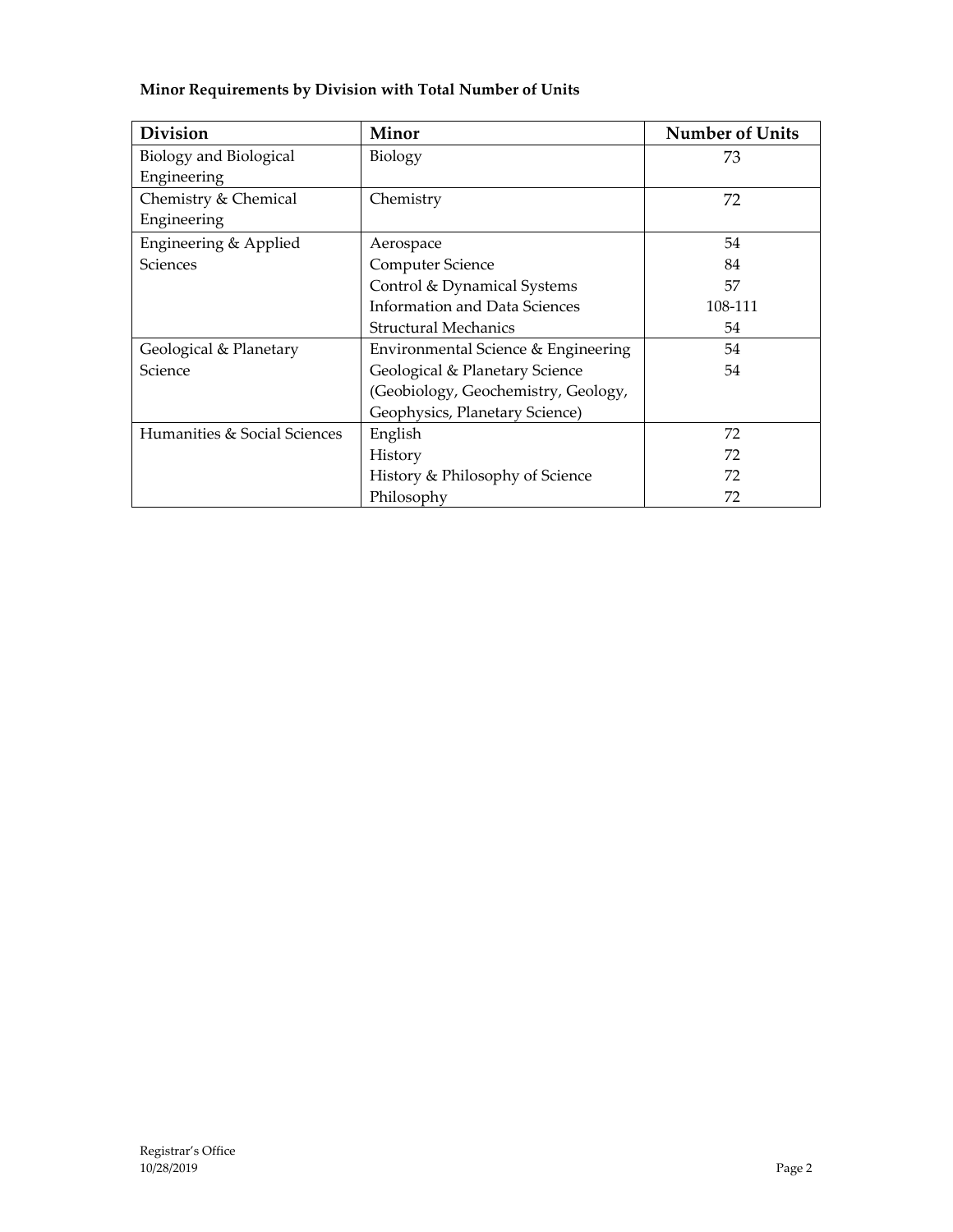| <b>Applied and Computational Math</b>      |                    |  |
|--------------------------------------------|--------------------|--|
| Requirements                               | <b>Total Units</b> |  |
| Math Fundamentals                          | 90                 |  |
| Programming Fundamentals                   | 15                 |  |
| <b>Communications Fundamentals</b>         | 6                  |  |
| <b>Core Courses</b>                        | 90-96              |  |
| <b>ACM Electives</b>                       | 27                 |  |
| Sequence                                   | 27                 |  |
| Scientific Fundamentals                    | 18                 |  |
|                                            | 273-279 units      |  |
| <b>Applied Physics</b>                     |                    |  |
| Requirements                               | <b>Total Units</b> |  |
| SEC 10, SEC 11/12/13, Lab Requirement      | $21 - 30$          |  |
| Specified APh and Ph courses               | 90                 |  |
| Ma 2, Ma 3, ACM 95ab                       | 42                 |  |
| APH 78abc or APh 77                        | 18-27              |  |
| APh numbered over 100                      | 27                 |  |
|                                            | 198-216 units      |  |
| Astrophysics                               |                    |  |
| Requirements                               | <b>Total Units</b> |  |
| Specified Ay, Ma and Ph courses            | 134                |  |
| Specified Ph course                        | 24                 |  |
| Ay of Ph electives                         | 63                 |  |
| Science and Engineering electives          | 27                 |  |
|                                            | 249 units          |  |
| Bioengineering                             |                    |  |
| Requirements                               | <b>Total Units</b> |  |
| Specified BE & ChE courses                 | 43                 |  |
| <b>Experimental Methods</b>                | 30                 |  |
| Bi, Ch and Ph courses                      | 75                 |  |
| Mathematical & Computational Methods       | 60                 |  |
| <b>BE Electives</b>                        | 36                 |  |
| <b>Bi/BE 24</b>                            | 6                  |  |
|                                            | 250 units          |  |
| <b>Biology</b>                             |                    |  |
| Requirements                               | <b>Total Units</b> |  |
| Specified Bi and Ch courses                | 73                 |  |
| Ma 2, Ma 3 and 2 terms of Ph 2abc          | 36                 |  |
| Advanced lab or 3 terms of thesis          | $9 - 27$           |  |
| Additional Bi courses                      | 18-24              |  |
| <b>Bi</b> 24                               | 6                  |  |
| Bi electives                               | 67-91              |  |
|                                            | 233 units          |  |
| <b>Business, Economics, and Management</b> |                    |  |
| Requirements                               | <b>Total Units</b> |  |
| Specified Ec & Ma courses                  | 36                 |  |
| Specified BEM courses                      | 45                 |  |
| Writing/Oral Presentation Course           | 6                  |  |
| Specified BEM menu courses                 | 45                 |  |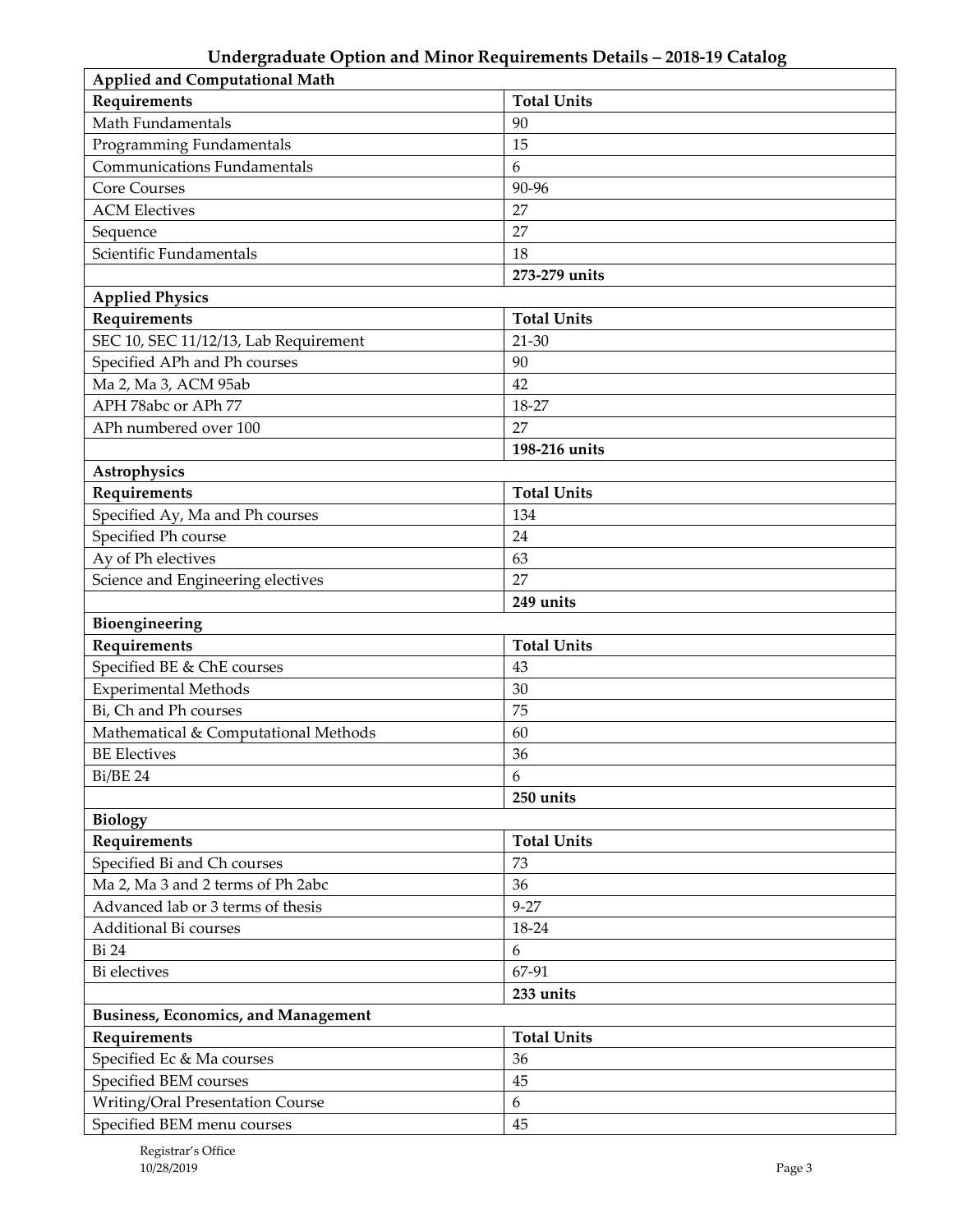|                                                          | 45                 |
|----------------------------------------------------------|--------------------|
| Additional science, math, and engineering                |                    |
|                                                          | 177 units          |
|                                                          |                    |
| <b>Chemical Engineering</b>                              |                    |
| Requirements                                             | <b>Total Units</b> |
| Specified Ch, ACM, ChE, CDS, and Ec/BEM                  | 207                |
| Completion of a track                                    | 72                 |
|                                                          | 279 units          |
| Chemistry                                                |                    |
| Requirements                                             | <b>Total Units</b> |
| Specified Ch courses, Ma 2, Ph 2a                        | 81                 |
| Ch lab courses                                           | 41-51              |
| Advanced Ch 100 level or above                           | 45-60              |
|                                                          | 167-192 units      |
| <b>Computational and Neural Systems</b>                  |                    |
| Requirements                                             | <b>Total Units</b> |
| <b>Extended Core</b>                                     | 36                 |
| <b>Computer Competency</b>                               | 27                 |
| Laboratory courses                                       | 21                 |
| ACM 95ab (or Ma 108abc or Ma 109abc, SEC 10, SEC         | 30-33              |
| 11/12/13                                                 |                    |
| Specific Bi & CNS courses                                | 46                 |
| Electives                                                | 45                 |
| Additional Sci & Eng electives                           | 45                 |
|                                                          | 250-253 units      |
| <b>Computer Science</b>                                  |                    |
| Requirements                                             | <b>Total Units</b> |
| CS fundamentals                                          | 57                 |
|                                                          | 72                 |
| CS 114 and above incl CS Sequence, Lab Project or Thesis |                    |
| Mathematic fundamentals                                  | 27                 |
| Communication fundamentals                               | 6                  |
| Scientific fundamentals                                  | 18                 |
| Breadth (electives)                                      | 63                 |
|                                                          | 243 units          |
| Economics                                                |                    |
| Requirements                                             | <b>Total Units</b> |
| Specified Ec courses, Ma 3, Writing/Oral Presentation    | 78                 |
| Advanced Ec or SS courses                                | 45                 |
| Electives in science, math or E&AS                       | 45                 |
|                                                          | 168 units          |
| <b>Electrical Engineering</b>                            |                    |
| Requirements                                             | <b>Total Units</b> |
| Ma 2, Ma 3 and Ph 2abc                                   | 45                 |
| APh109 or APh/EE 23 & 24                                 | $9-18$             |
| Specified EE courses, SEC 10, SEC 11/12/13               | 94                 |
| ACM 95ab                                                 | 24                 |
| EE 113 or CDS 110a                                       | 9                  |
| <b>EE 91</b>                                             | 9                  |
| EE 80abc or sequence                                     | $9 - 27$           |
| Electives in EE over 100                                 | 45                 |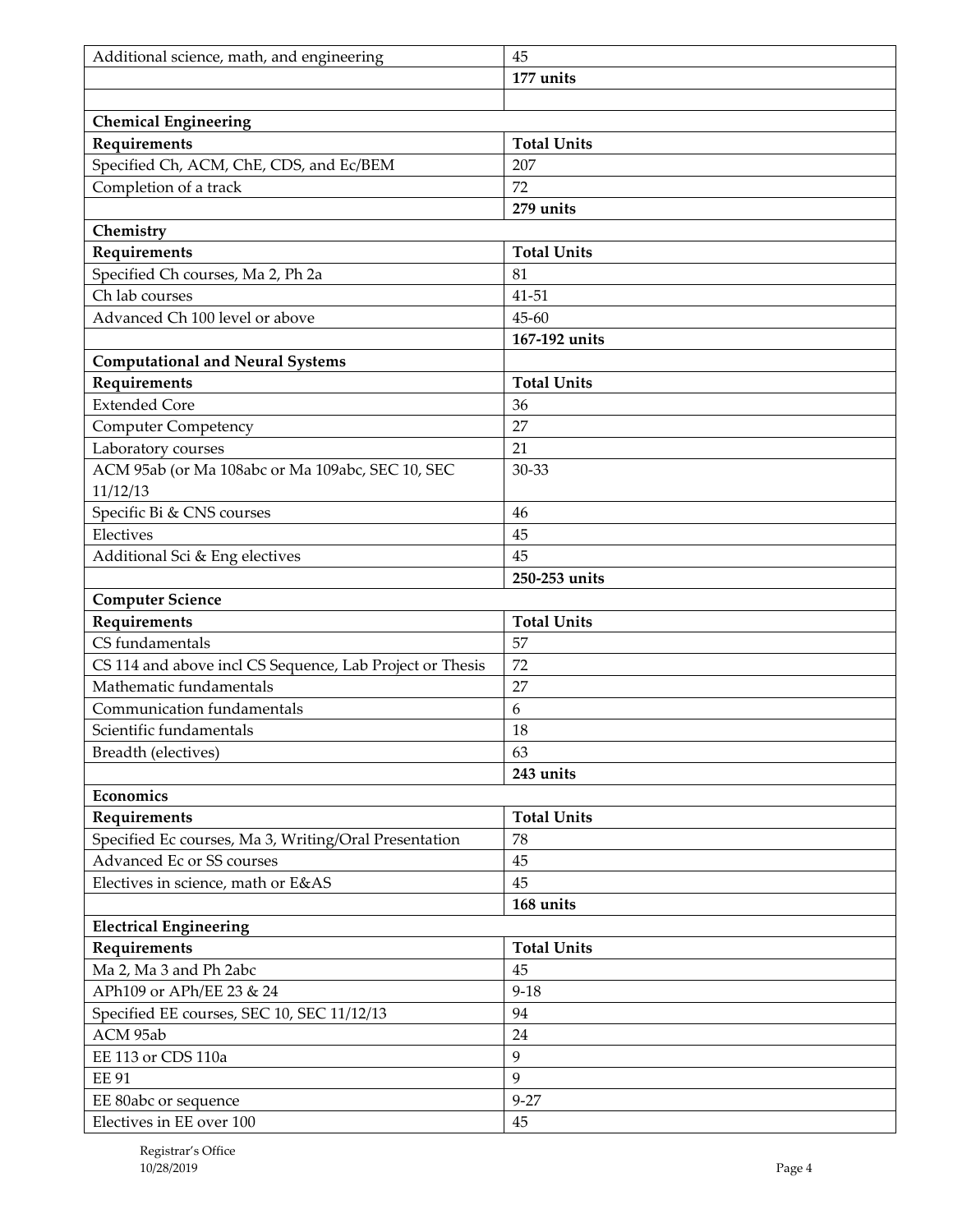|                                               | 244-271 units          |  |  |
|-----------------------------------------------|------------------------|--|--|
| <b>Engineering &amp; Applied Science</b>      |                        |  |  |
| Requirements                                  | <b>Total Units</b>     |  |  |
| Core requirements, CS 1, SEC 10, SEC 11/12/13 | 60                     |  |  |
| E&AS course from specific prefixes            | 27 (included in track) |  |  |
| Advanced E&AS or science courses              | 27 (included in track) |  |  |
| E&AS labs                                     | 18                     |  |  |
| Specified ACM or Ma courses                   | 24-27                  |  |  |
| Completion of a track                         | 117                    |  |  |
|                                               | 219-222 units          |  |  |
| <b>Materials Science</b>                      |                        |  |  |
| Requirements                                  | <b>Total Units</b>     |  |  |
| <b>Extended Core</b>                          | 45                     |  |  |
| <b>Computer Programming</b>                   | 9                      |  |  |
| <b>Lab Courses</b>                            | 18                     |  |  |
| ACM 104 & 95ab or Ma 108abc or Ma 109abc      | 27-33                  |  |  |
| E 10, E 11                                    | 6                      |  |  |
| APh 17ab or CHE 63ab or APh 105ab             | 18                     |  |  |
| MS 115, MS/ME/MedE 116, MS 90                 | 27                     |  |  |
| Electives                                     | 45                     |  |  |
| Senior Thesis                                 | 27                     |  |  |
|                                               | 222-228 units          |  |  |
| English                                       |                        |  |  |
| Requirements                                  | <b>Total Units</b>     |  |  |
| En 99ab & En courses numbered 98 and above    | 99                     |  |  |
| Electives in science, math, engineering       | 54                     |  |  |
|                                               | 153 units              |  |  |
| <b>Geology Option</b>                         |                        |  |  |
| Requirements                                  | <b>Total Units</b>     |  |  |
| Specified Ge/Ay courses                       | 33                     |  |  |
| Ma and Ph courses                             | 36                     |  |  |
| ACM 95ab (or specified Ch courses)            | 24-27                  |  |  |
| Specified Ge courses                          | 78-84                  |  |  |
| Electives in Ge                               | 33-39                  |  |  |
|                                               | 210 units              |  |  |
| <b>Geobiology Option</b>                      |                        |  |  |
| Requirements                                  | <b>Total Units</b>     |  |  |
| Ge 11abc, Bi 8, Bi 9                          | 45                     |  |  |
| Ma and Ph courses                             | 36                     |  |  |
| Ch 41abc and Bi/Ch 110                        | 39                     |  |  |
| Specified Ge and Bi courses                   | 69                     |  |  |
| Electives in Ge, Bi, Ch or ESE                | 27                     |  |  |
|                                               | 216 units              |  |  |
| <b>Geochemistry Option</b>                    |                        |  |  |
| Requirements                                  | <b>Total Units</b>     |  |  |
| Specified Ge/Ay courses                       | 33                     |  |  |
| Ma and Ph courses                             | 36                     |  |  |
| ACM 95ab (or Ch 21/41abc & Ge/ESE 118)        | 24-36                  |  |  |
| Specified Ge and Ch courses                   | 27                     |  |  |
| Additional electives                          | 105                    |  |  |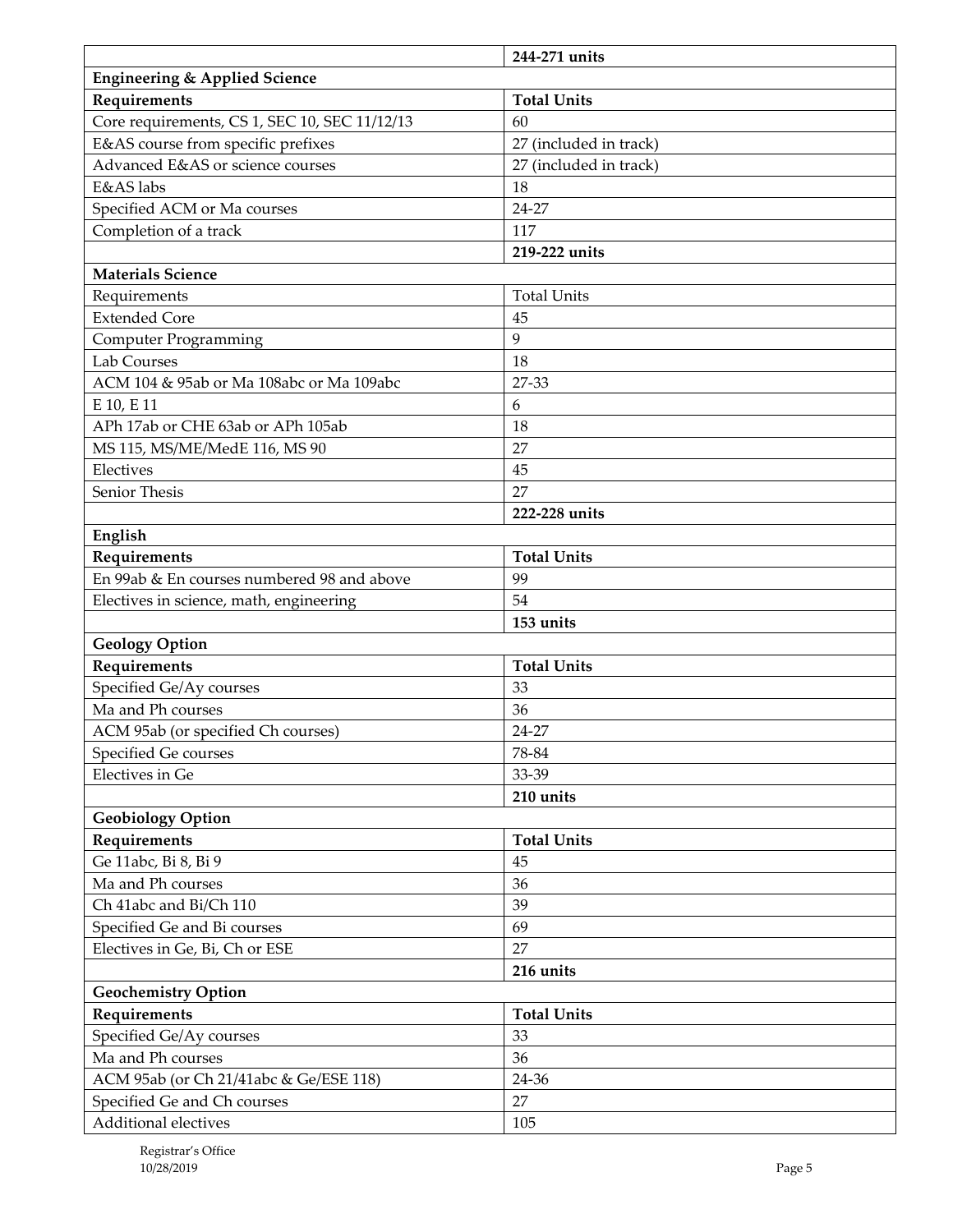|                                             | 225-237 units      |  |  |
|---------------------------------------------|--------------------|--|--|
| <b>Geophysics Option</b>                    |                    |  |  |
| Requirements                                | <b>Total Units</b> |  |  |
| Specified Ge courses                        | 45                 |  |  |
| Ma and Ph courses                           | 36                 |  |  |
| ACM 95ab                                    | 24                 |  |  |
| Ph & ME electives                           | 36                 |  |  |
| <b>Ge Electives</b>                         | 36                 |  |  |
|                                             | 177 units          |  |  |
|                                             |                    |  |  |
| <b>History Option</b>                       |                    |  |  |
| Requirements                                | <b>Total Units</b> |  |  |
| History Research Tutorial                   | 27                 |  |  |
| H electives                                 | 72                 |  |  |
| Additional science, math and engineering    | 54                 |  |  |
| Oral Communication                          | $\mathfrak{Z}$     |  |  |
|                                             | 156 units          |  |  |
| History & Philosophy of Science Option      |                    |  |  |
| Requirements                                | <b>Total Units</b> |  |  |
| Specified Hum/H/HPS courses                 | 43                 |  |  |
| HPS/H and HPS/Pl advanced electives         | 18                 |  |  |
| <b>HPS</b> electives                        | 36                 |  |  |
| Additional science, math, and engineering   | 45                 |  |  |
|                                             | 142 units          |  |  |
| <b>Information and Data Sciences Option</b> |                    |  |  |
| Requirements                                | <b>Total Units</b> |  |  |
| CS Fundamentals                             | 27                 |  |  |
| Ma Fundamentals                             | 63                 |  |  |
| Scientific Fundamentals                     | 18                 |  |  |
| SEC 10, SEC 11/12/13                        | 6                  |  |  |
| <b>IDS</b> Core                             | 66-69              |  |  |
| <b>Applications Electives</b>               | 18                 |  |  |
| <b>Advanced Electives</b>                   | 54                 |  |  |
|                                             | 252-255 units      |  |  |
| <b>Mathematics Option</b>                   |                    |  |  |
| Requirements                                | <b>Total Units</b> |  |  |
| Specified Ma courses                        | 120                |  |  |
| Ph courses                                  | 18                 |  |  |
| Additional Ma or ACM electives numbered 90+ | 45                 |  |  |
|                                             | 183 units          |  |  |
| <b>Mechanical Engineering</b>               |                    |  |  |
| Requirements                                | <b>Total Units</b> |  |  |
| SEC 10, SEC 11/12/13                        | $\boldsymbol{6}$   |  |  |
| Ma courses                                  | 42                 |  |  |
| Ph courses                                  | 18                 |  |  |
| Computing course                            | 9                  |  |  |
| Core courses                                | 95                 |  |  |
| Capstone design                             | 18-27              |  |  |
| ME electives                                | 45                 |  |  |
|                                             | 233-242 units      |  |  |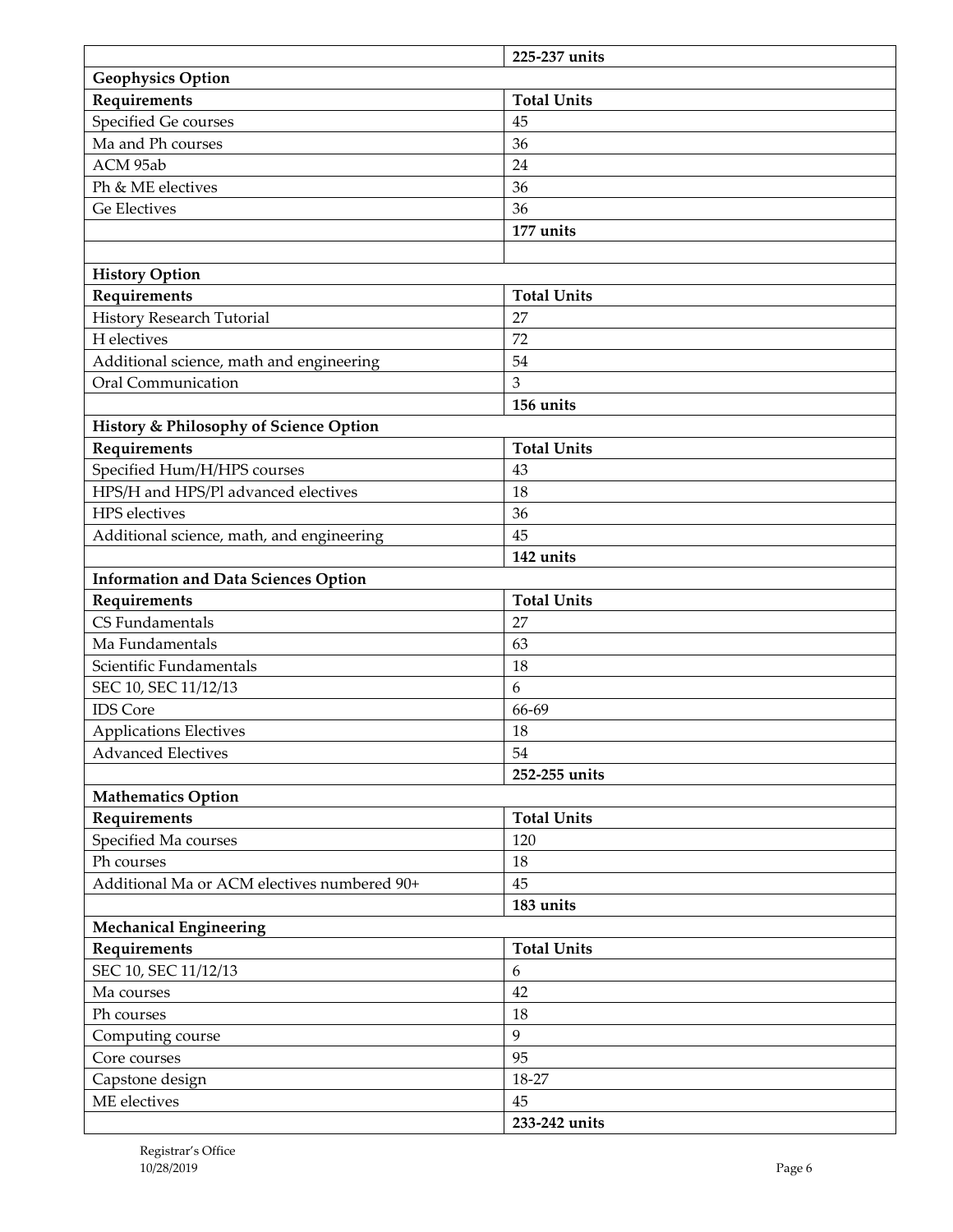| <b>Philosophy Option</b>                     |                    |  |
|----------------------------------------------|--------------------|--|
| Requirements                                 | <b>Total Units</b> |  |
| Pl 90ab                                      | 18                 |  |
| Advanced Pl                                  | 81                 |  |
| Additional science, math, and engineering    | 54                 |  |
|                                              | 153 units          |  |
| <b>Physics Option</b>                        |                    |  |
| Requirements                                 | <b>Total Units</b> |  |
| Specified Ph courses                         | 123-135            |  |
| Ma courses                                   | 18                 |  |
| Ph electives                                 | 90                 |  |
| Additional science or engineering outside Ph | 9                  |  |
|                                              | 240-252 units      |  |
| <b>Planetary Science Option</b>              |                    |  |
| Requirements                                 | <b>Total Units</b> |  |
| Ma and Ph courses                            | 45                 |  |
| Specified Ge/Ay courses                      | 33                 |  |
| ACM 95ab                                     | 24                 |  |
| Advanced science                             | 45                 |  |
| Planetary science                            | 63                 |  |
|                                              | 210 units          |  |
| <b>Political Science Option</b>              |                    |  |
| Requirements                                 | <b>Total Units</b> |  |
| Specified PS and Ec courses                  | 27                 |  |
| <b>PS Electives</b>                          | 36                 |  |
| PS 99ab                                      | 18                 |  |
| Ma <sub>3</sub>                              | 9                  |  |
| Social science electives                     | 36                 |  |
| Additional science, math, or engineering     | 36                 |  |
|                                              | 162 units          |  |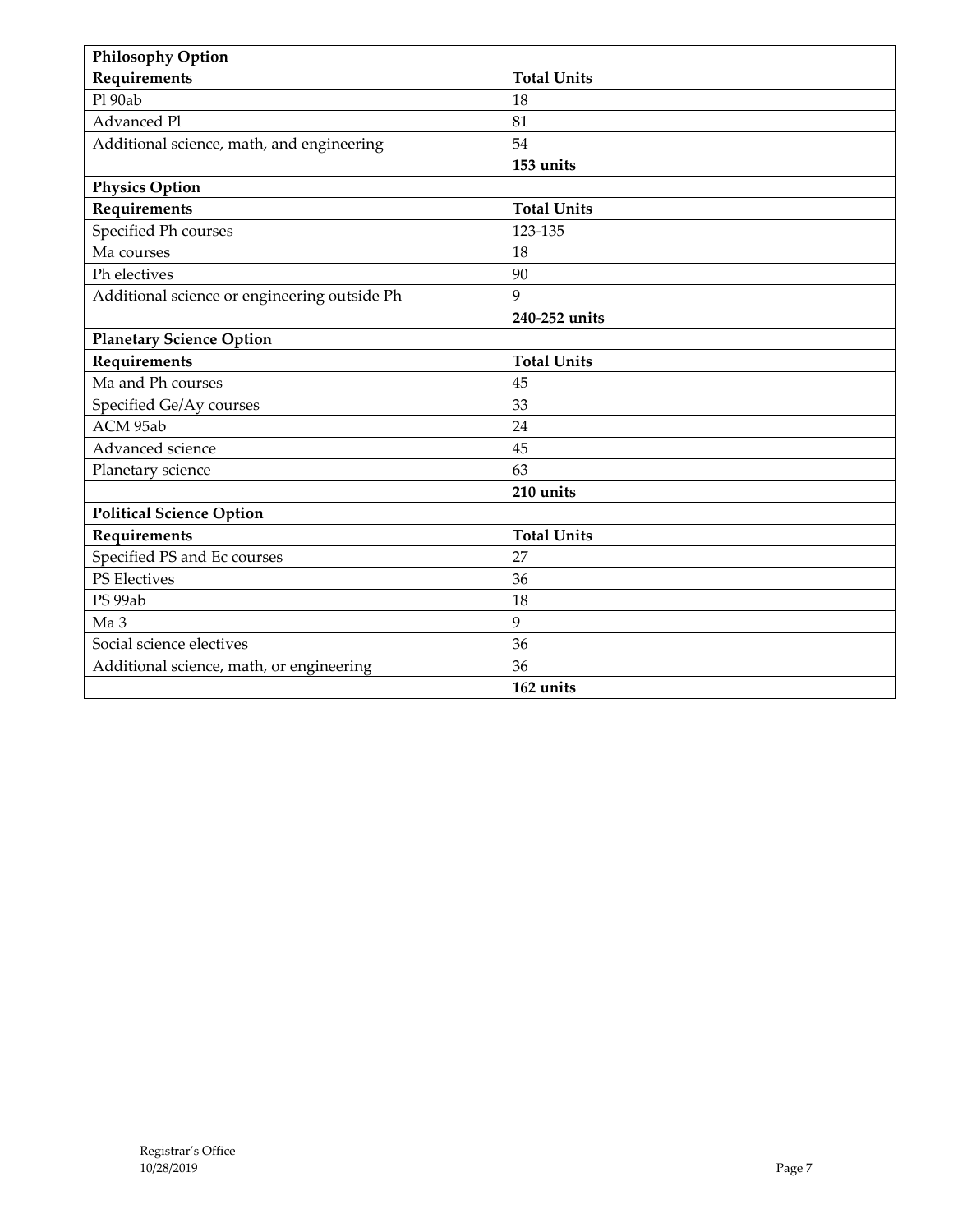| Minors:                                      |                    |
|----------------------------------------------|--------------------|
| Aerospace                                    |                    |
| Requirements                                 | <b>Total Units</b> |
| Ae 105abc                                    | 27                 |
| 3-term 100-level Ae                          | 27                 |
|                                              | 54 units           |
| <b>Biology</b>                               |                    |
| Requirements                                 | <b>Total Units</b> |
| Biology & Organic Chemistry Fundamentals     | 27                 |
| <b>Intermediate Biology</b>                  | 28                 |
| <b>Advanced Biology</b>                      | 18                 |
|                                              | 73                 |
| Chemistry                                    |                    |
| Requirements                                 | <b>Total Units</b> |
| Organic chemistry                            | 18                 |
| Physical chemistry                           | 18                 |
| <b>Advanced Chemistry Electives</b>          | 27                 |
| Lab                                          | 9                  |
|                                              | 72 units           |
| <b>Computer Science</b>                      |                    |
| Requirements                                 | <b>Total Units</b> |
| Specified CS & Ma courses                    | 75                 |
| CS 114 or above                              | 9                  |
|                                              | 84 units           |
| <b>Control &amp; Dynamical Systems</b>       |                    |
| Requirements                                 | <b>Total Units</b> |
| Specified CDS courses                        | 30                 |
| Three-term thesis                            | 27                 |
|                                              | 57 units           |
| English                                      |                    |
| Requirements                                 | <b>Total Units</b> |
| En courses 99+                               | 72                 |
|                                              | 72 units           |
| <b>Environmental Science and Engineering</b> |                    |
| Requirements                                 | <b>Total Units</b> |
| Specified ESE courses                        | 27                 |
| <b>ESE</b> electives                         | 27                 |
|                                              | 54 units           |
| History                                      |                    |
| Requirements                                 | <b>Total Units</b> |
| H courses 99+                                | 72                 |
|                                              | 72 units           |
| History & Philosophy of Science              |                    |
| Requirements                                 | <b>Total Units</b> |
| HPS courses 99+                              | 72                 |
|                                              | 72 units           |
| <b>Information and Data Sciences</b>         |                    |
| Requirements                                 | <b>Total Units</b> |
| CS & Ma Fundamentals                         | 45                 |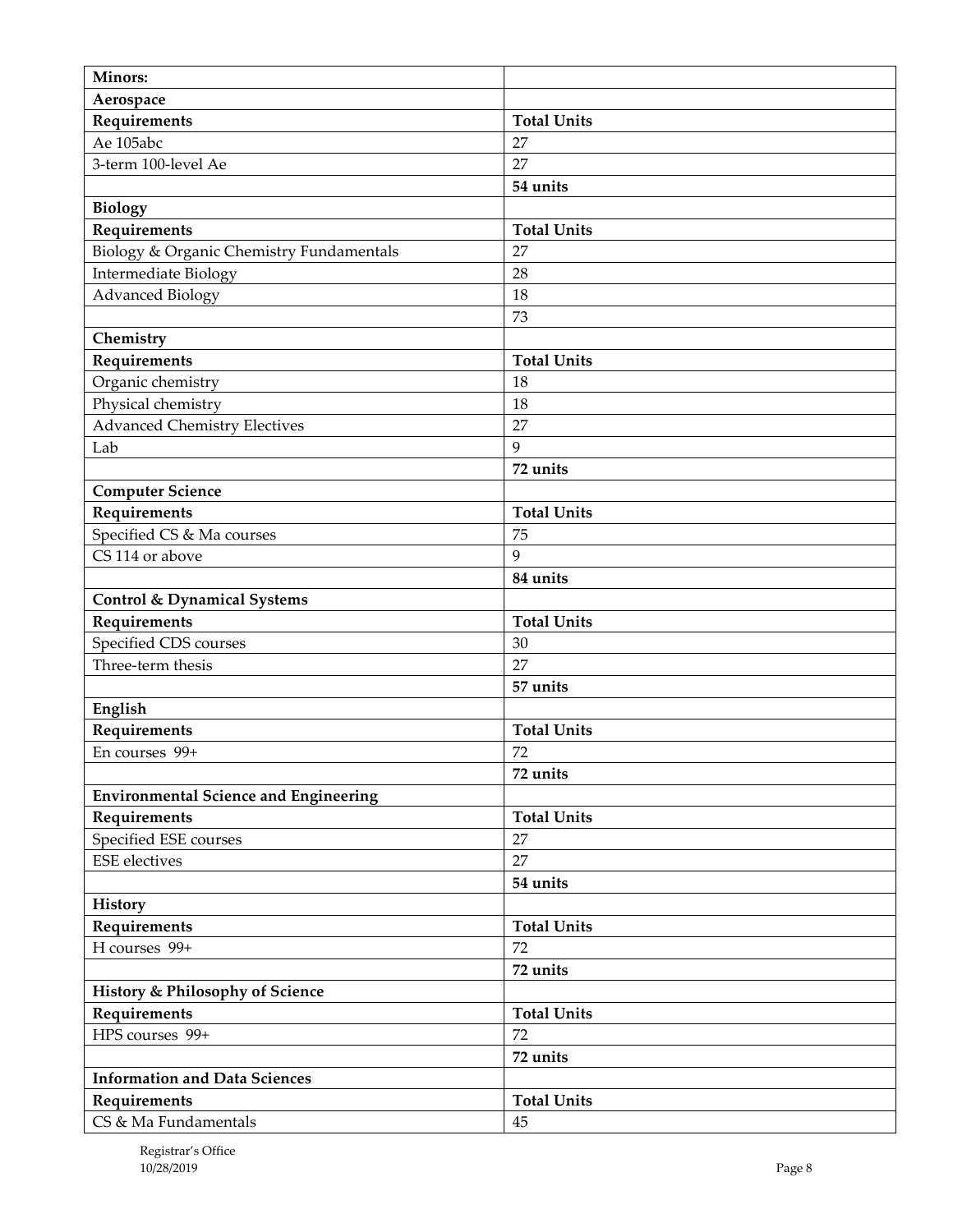| <b>IDS</b> Core                                       | 45-48              |
|-------------------------------------------------------|--------------------|
| Electives                                             | 18                 |
|                                                       | 108-111 units      |
|                                                       |                    |
| <b>Geological and Planetary Sciences (Geobiology,</b> |                    |
| Geochemistry, Geology, Geophysics, Planetary Science) |                    |
| Requirements                                          | <b>Total Units</b> |
| Specified Ge courses                                  | 27                 |
| GPS courses 100+                                      | 27                 |
|                                                       | 54 units           |
|                                                       |                    |
| Philosophy                                            |                    |
| Requirements                                          | <b>Total Units</b> |
| Pl courses 99+                                        | 72                 |
|                                                       | 72 units           |
| <b>Structural Mechanics</b>                           |                    |
| Requirements                                          | <b>Total Units</b> |
| Specified E&AS courses                                | 54 units           |